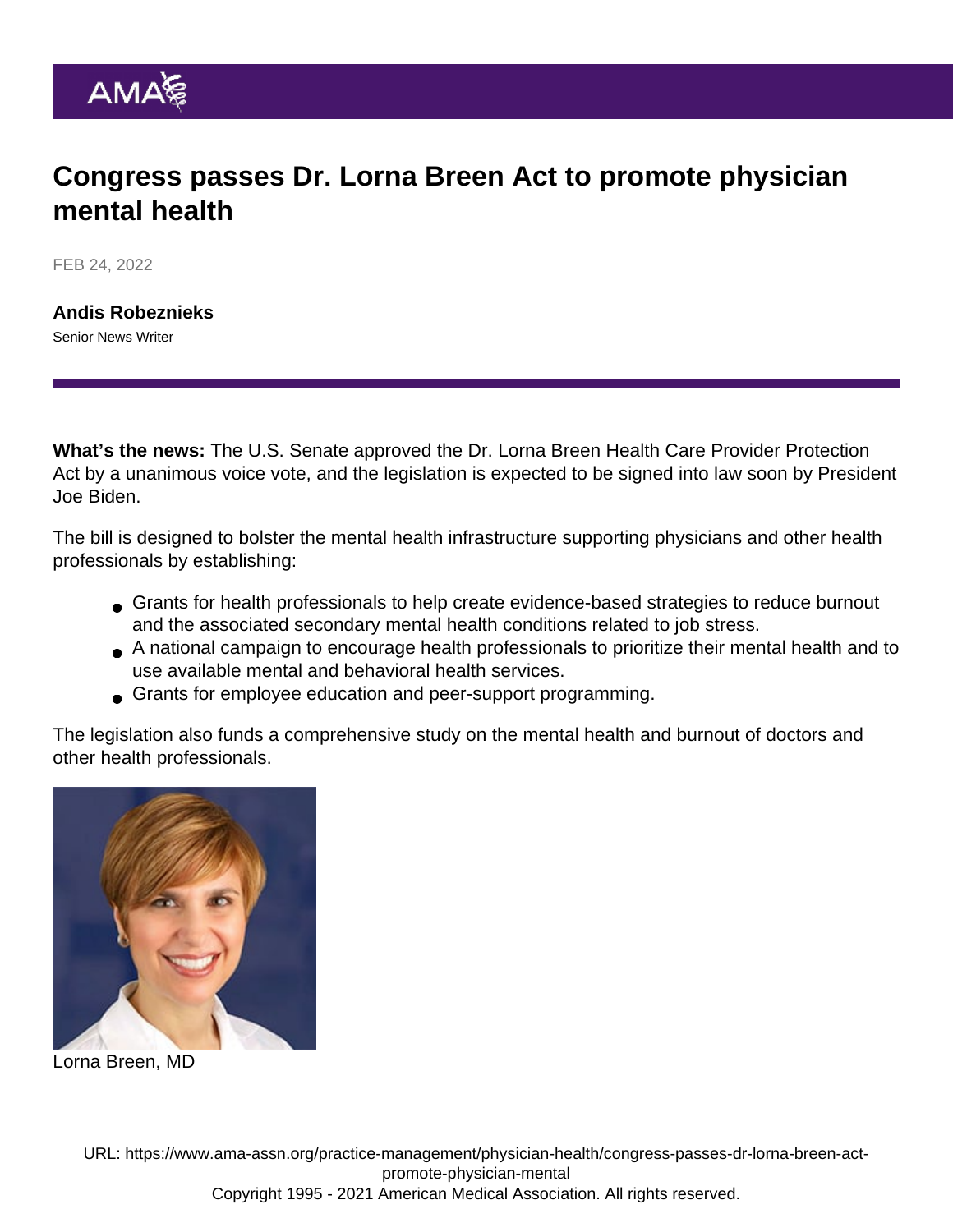The bill is named after Lorna Breen, MD, who died by suicide in April 2020 following an intense stretch treating COVID-19 patients at the onset of the pandemic.

After recovering from COVID-19, she returned to her job in the busy emergency department of a Manhattan hospital and began struggling both physically and mentally. But her chief concern wasn't her failing health, it was the fear of losing her medical license or that she would get a reputation as someone who couldn't handle pressure if she sought help.

"The American Medical Association commends Congress for passing the Dr. Lorna Breen Health Care Provider Protection Act," said AMA President [Gerald E. Harmon, MD](https://www.ama-assn.org/about/board-trustees/gerald-e-harmon-md). "We mourn Dr. Breen and take solace that her death prompted a desperately needed effort to focus on the mental health of physicians."

Read more about Dr. Breen's story and why, to [encourage physicians' healing, we must make it OK to](https://www.ama-assn.org/practice-management/physician-health/encourage-physicians-healing-make-it-ok-ask-help) [ask for help](https://www.ama-assn.org/practice-management/physician-health/encourage-physicians-healing-make-it-ok-ask-help).

Why it's important: The bill also calls for identifying and disseminating evidence-informed best practices for reducing and preventing suicide and burnout among health professionals, training them in appropriate strategies and promoting their mental and behavioral health and job satisfaction.

"During the pandemic, the AMA helped develop several different pieces of legislation focused on [identifying burnout](https://www.ama-assn.org/topics/physician-burnout) and promoting the [mental health needs o](https://www.ama-assn.org/topics/physician-well-being)f physicians," said Dr. Harmon, a family physician in South Carolina.

"These issues have always been present in medicine, and the COVID-19 pandemic has pushed them to the forefront," he added. "The AMA is grateful the Breen family advocated for this legislation, and that Congress listened. It is a fitting legacy for Dr. Breen."

The AMA advocated federal support to address physician burnout stemming from treating COVID-19 patients at the onset of the pandemic and was an early supporter of the Coronavirus Health Care Worker Wellness Act and the Dr. Lorna Breen Health Care Provider Protection Act.

The AMA worked closely with the Dr. Lorna Breen Heroes' Foundation to press for passage of the Lorna Breen Act in the 116th and 117th Congress.

More than half of U.S. physicians report experiencing substantial symptoms of burnout, with the most severe symptoms occurring among those working in emergency, family and internal medicine, according to [a letter](https://searchlf.ama-assn.org/letter/documentDownload?uri=/unstructured/binary/letter/LETTERS/2020-8-27-Letter-to-Rose-and-McKinley-re-HR-8094-Lorna-Breen-Act.pdf) that AMA Executive Vice President and CEO [James L. Madara, MD](https://www.ama-assn.org/news-leadership-viewpoints/authors-news-leadership-viewpoints/james-l-madara-md), sent to congressional leaders in support of the bill.

URL: [https://www.ama-assn.org/practice-management/physician-health/congress-passes-dr-lorna-breen-act](https://www.ama-assn.org/practice-management/physician-health/congress-passes-dr-lorna-breen-act-promote-physician-mental)[promote-physician-mental](https://www.ama-assn.org/practice-management/physician-health/congress-passes-dr-lorna-breen-act-promote-physician-mental) Copyright 1995 - 2021 American Medical Association. All rights reserved.